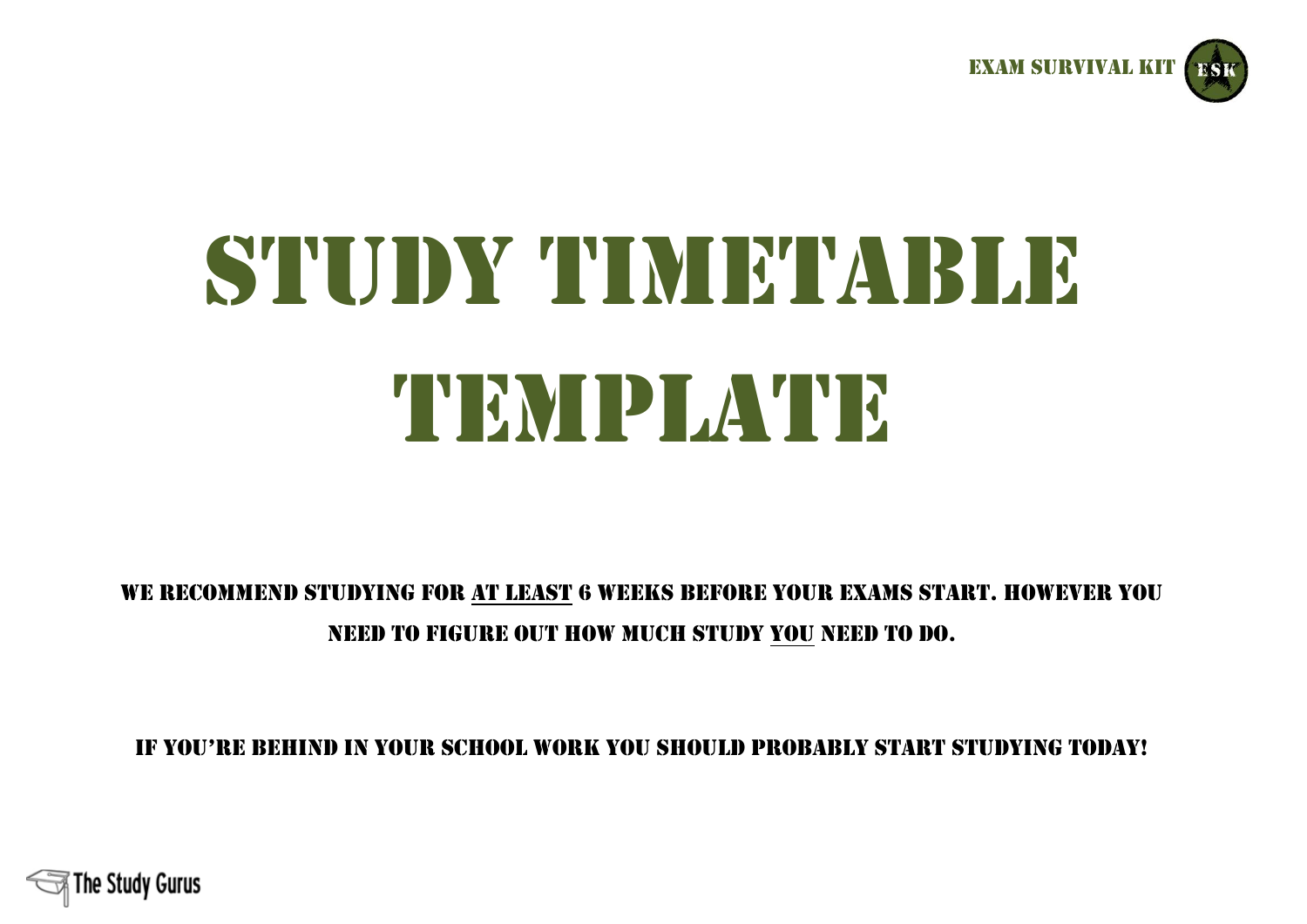### Exam survival kit

## INSTRUCTIONS: HOW TO COMPLETE YOUR STUDY TIM

Fill in when your exams are. **Triple check** the dates and times!

2

3

Fill in all other activities you have to do that aren't study, e.g. school, dinner, study breaks, sports games, etc.

Specify on your timetable when (what time and day) you're going to try some past exams.

We suggest you have a look at one right at the beginning of your study so you know what type of questions you'll be expected to answer.

Work backwards from the date of each exam to fill in when you're going to study for each subject. Be specific about this – write down exactly what topics of each subject you're going to study for when.

**This will make it impossible for you to run out of study time if you stick to your schedule.**

!

5

4

1

When you think you've finished your timetable, check that it achieves all of the following:

- You've made time to study for **every topic of every subject** you have an exam for.
	- You've allocated time to read over your study notes at least twice before the exam. You can't rely on remembering everything from writing it down once in your study notes. You'll need to read over everything at least twice, and probably re-write some of the really important bits.

It can be a good idea to leave the day before each exam to completing an entire past year's exam and to reading over your study notes.

You shouldn't be learning anything new the day before an exam – you should only be going over what you've already studied.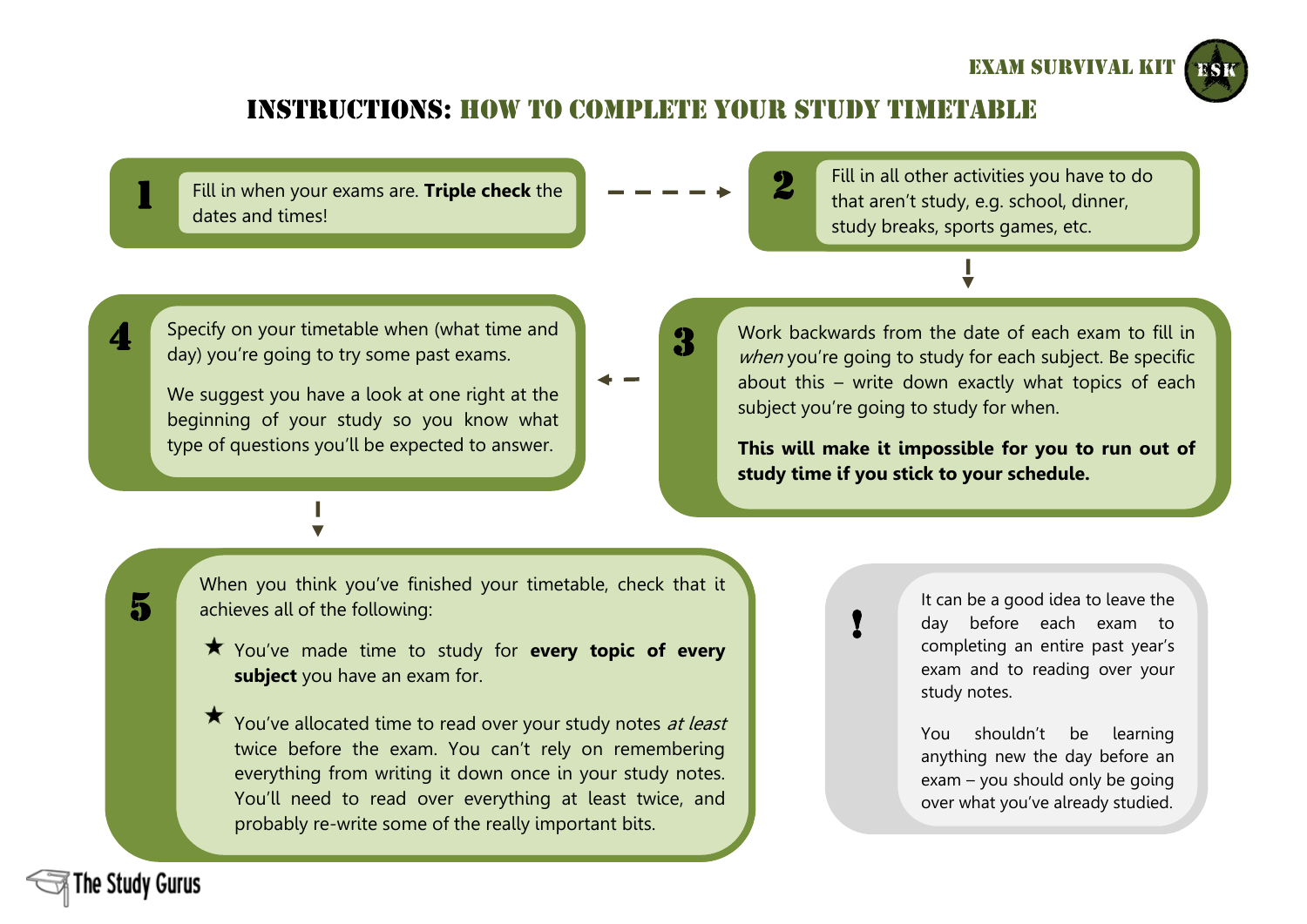



|           | Monday | Tuesday | Wednesday | Thursday | Friday | Saturday | Sunday |
|-----------|--------|---------|-----------|----------|--------|----------|--------|
| $8 - 9$   |        |         |           |          |        |          |        |
| $9 - 10$  |        |         |           |          |        |          |        |
| $10 - 11$ |        |         |           |          |        |          |        |
| $11 - 12$ |        |         |           |          |        |          |        |
| $12 - 1$  |        |         |           |          |        |          |        |
| $1 - 2$   |        |         |           |          |        |          |        |
| $2 - 3$   |        |         |           |          |        |          |        |
| $3 - 4$   |        |         |           |          |        |          |        |
| $4 - 5$   |        |         |           |          |        |          |        |
| $5-6$     |        |         |           |          |        |          |        |
| $6 - 7$   |        |         |           |          |        |          |        |
| $7 - 8$   |        |         |           |          |        |          |        |
| $8 - 9$   |        |         |           |          |        |          |        |
| $9 - 10$  |        |         |           |          |        |          |        |

The Study Gurus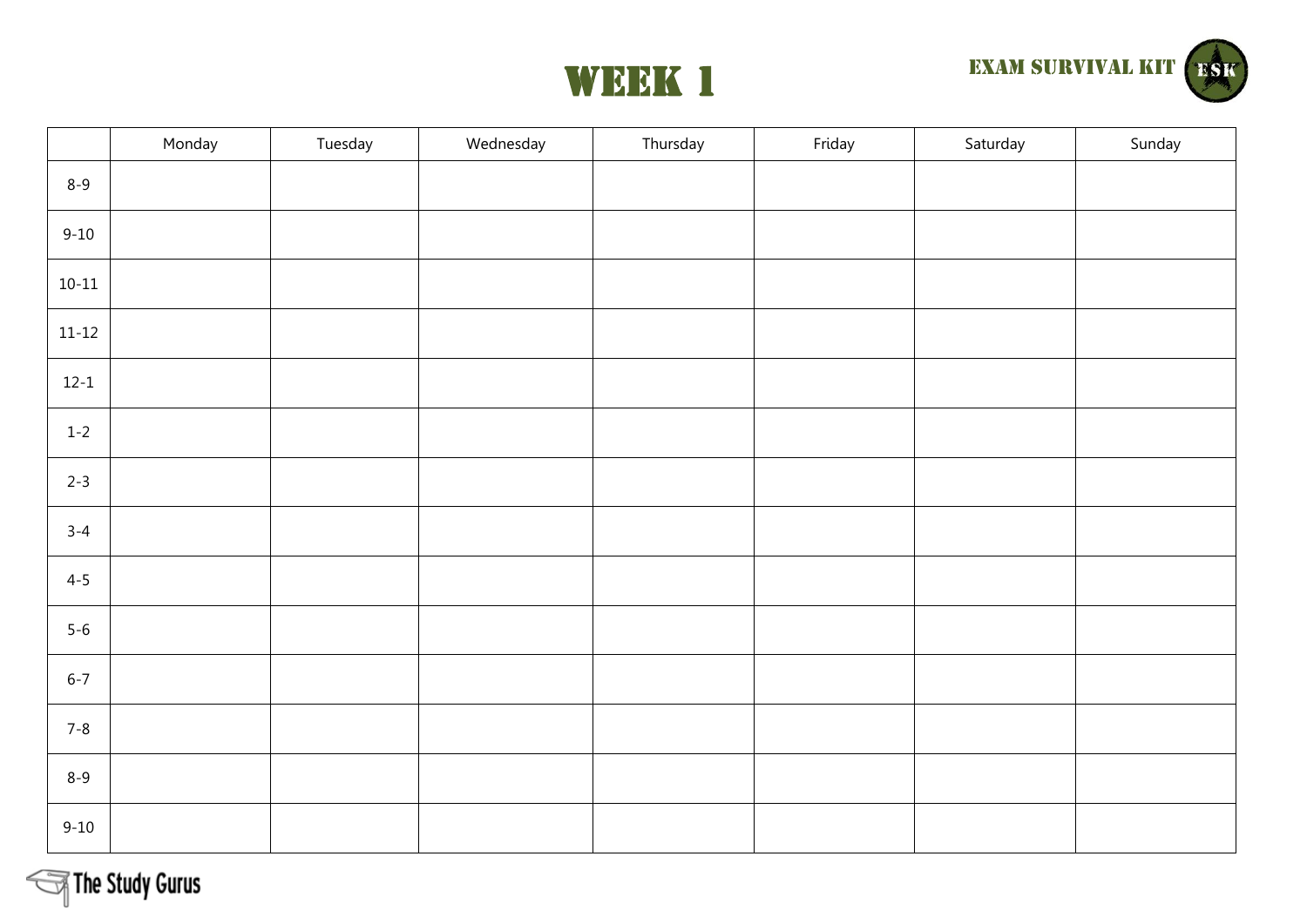



|           | Monday | Tuesday | Wednesday | Thursday | Friday | Saturday | Sunday |
|-----------|--------|---------|-----------|----------|--------|----------|--------|
| $8 - 9$   |        |         |           |          |        |          |        |
| $9 - 10$  |        |         |           |          |        |          |        |
| $10 - 11$ |        |         |           |          |        |          |        |
| $11 - 12$ |        |         |           |          |        |          |        |
| $12 - 1$  |        |         |           |          |        |          |        |
| $1 - 2$   |        |         |           |          |        |          |        |
| $2 - 3$   |        |         |           |          |        |          |        |
| $3 - 4$   |        |         |           |          |        |          |        |
| $4 - 5$   |        |         |           |          |        |          |        |
| $5-6$     |        |         |           |          |        |          |        |
| $6 - 7$   |        |         |           |          |        |          |        |
| $7 - 8$   |        |         |           |          |        |          |        |
| $8 - 9$   |        |         |           |          |        |          |        |
| $9 - 10$  |        |         |           |          |        |          |        |

The Study Gurus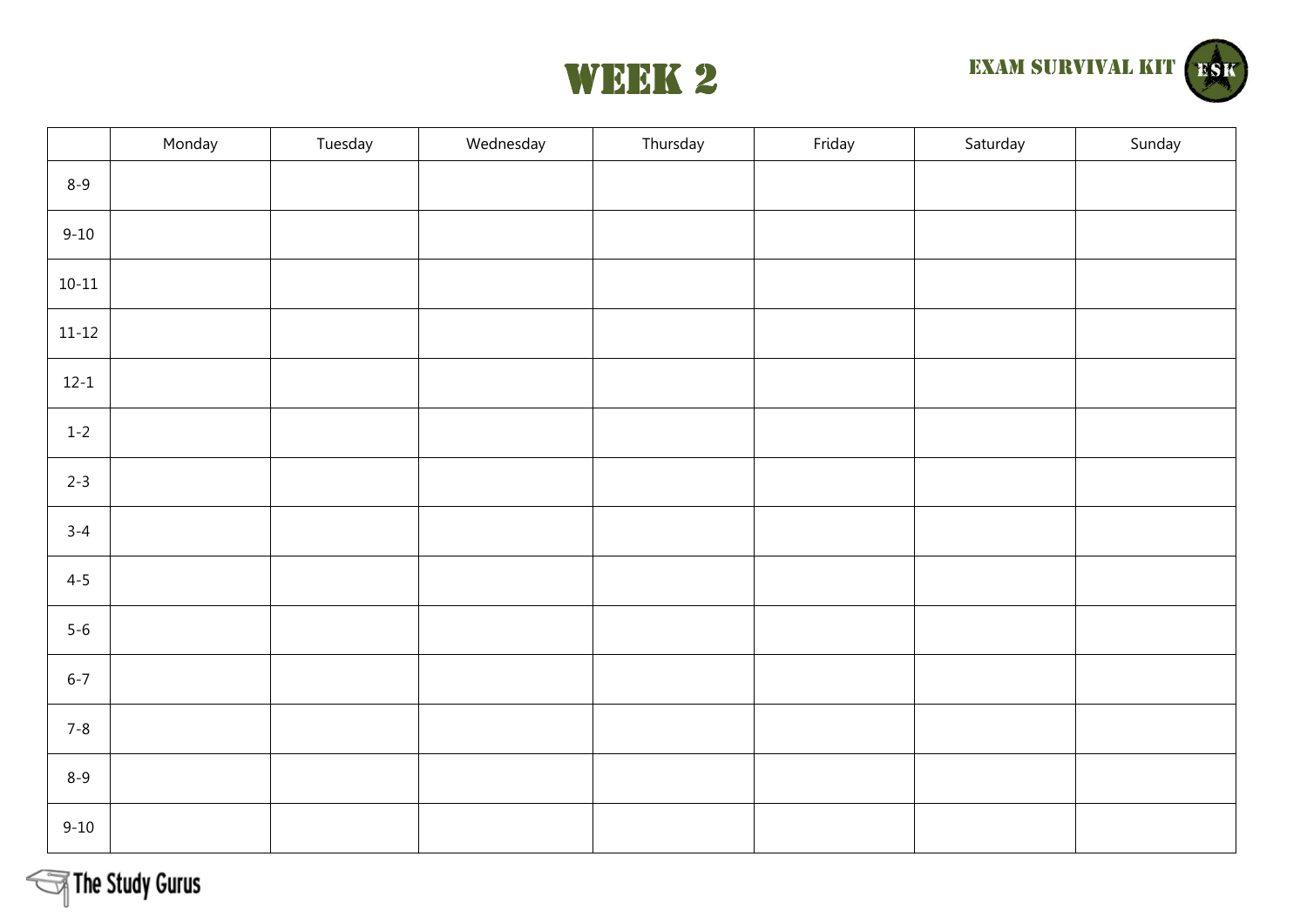



|           | Monday | Tuesday | Wednesday | Thursday | Friday | Saturday | Sunday |
|-----------|--------|---------|-----------|----------|--------|----------|--------|
| $8 - 9$   |        |         |           |          |        |          |        |
| $9 - 10$  |        |         |           |          |        |          |        |
| $10 - 11$ |        |         |           |          |        |          |        |
| $11 - 12$ |        |         |           |          |        |          |        |
| $12 - 1$  |        |         |           |          |        |          |        |
| $1 - 2$   |        |         |           |          |        |          |        |
| $2 - 3$   |        |         |           |          |        |          |        |
| $3 - 4$   |        |         |           |          |        |          |        |
| $4 - 5$   |        |         |           |          |        |          |        |
| $5-6$     |        |         |           |          |        |          |        |
| $6 - 7$   |        |         |           |          |        |          |        |
| $7 - 8$   |        |         |           |          |        |          |        |
| $8 - 9$   |        |         |           |          |        |          |        |
| $9 - 10$  |        |         |           |          |        |          |        |

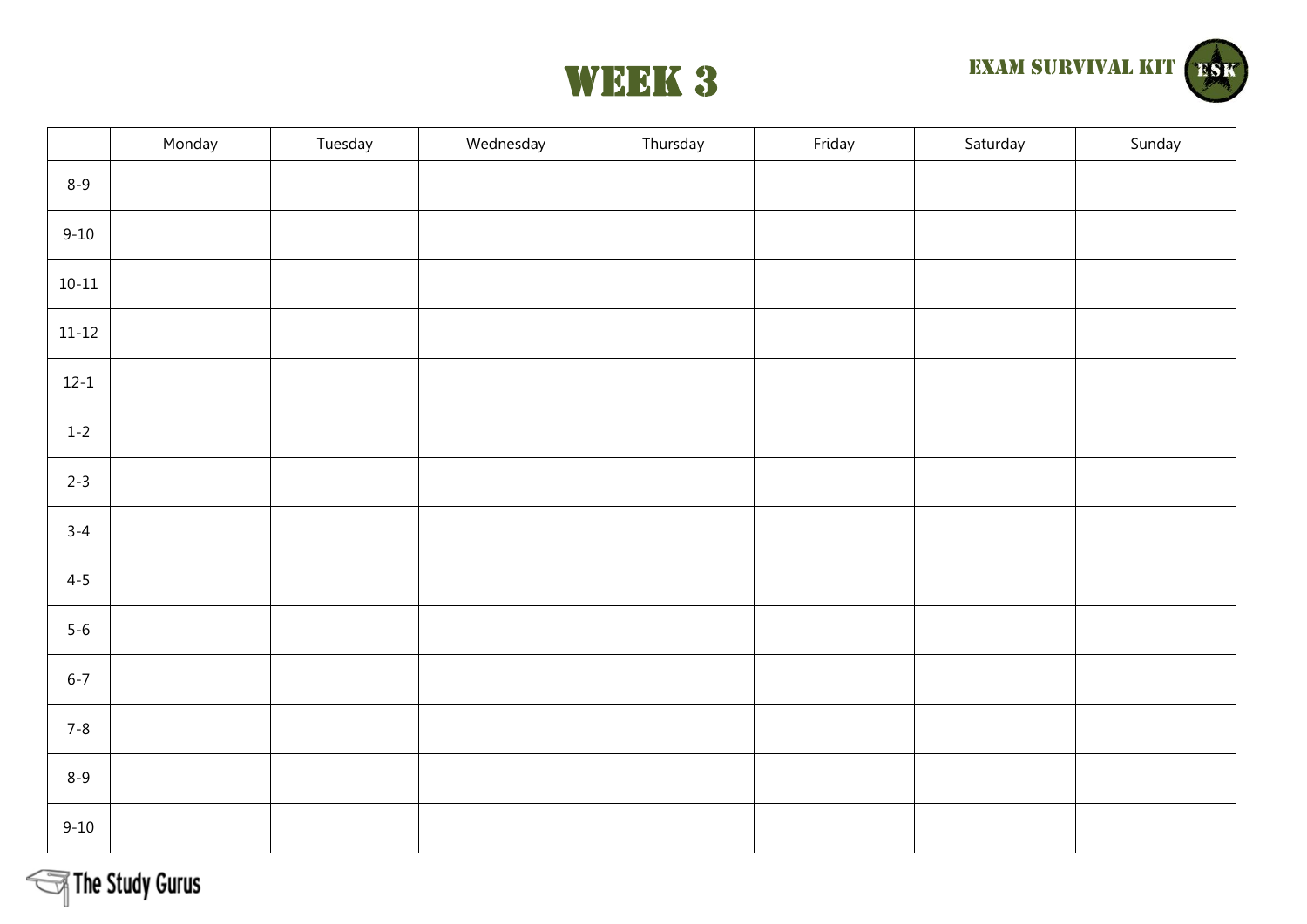



|           | Monday | Tuesday | Wednesday | Thursday | Friday | Saturday | Sunday |
|-----------|--------|---------|-----------|----------|--------|----------|--------|
| $8 - 9$   |        |         |           |          |        |          |        |
| $9 - 10$  |        |         |           |          |        |          |        |
| $10 - 11$ |        |         |           |          |        |          |        |
| $11 - 12$ |        |         |           |          |        |          |        |
| $12 - 1$  |        |         |           |          |        |          |        |
| $1 - 2$   |        |         |           |          |        |          |        |
| $2 - 3$   |        |         |           |          |        |          |        |
| $3 - 4$   |        |         |           |          |        |          |        |
| $4 - 5$   |        |         |           |          |        |          |        |
| $5-6$     |        |         |           |          |        |          |        |
| $6 - 7$   |        |         |           |          |        |          |        |
| $7 - 8$   |        |         |           |          |        |          |        |
| $8 - 9$   |        |         |           |          |        |          |        |
| $9 - 10$  |        |         |           |          |        |          |        |

The Study Gurus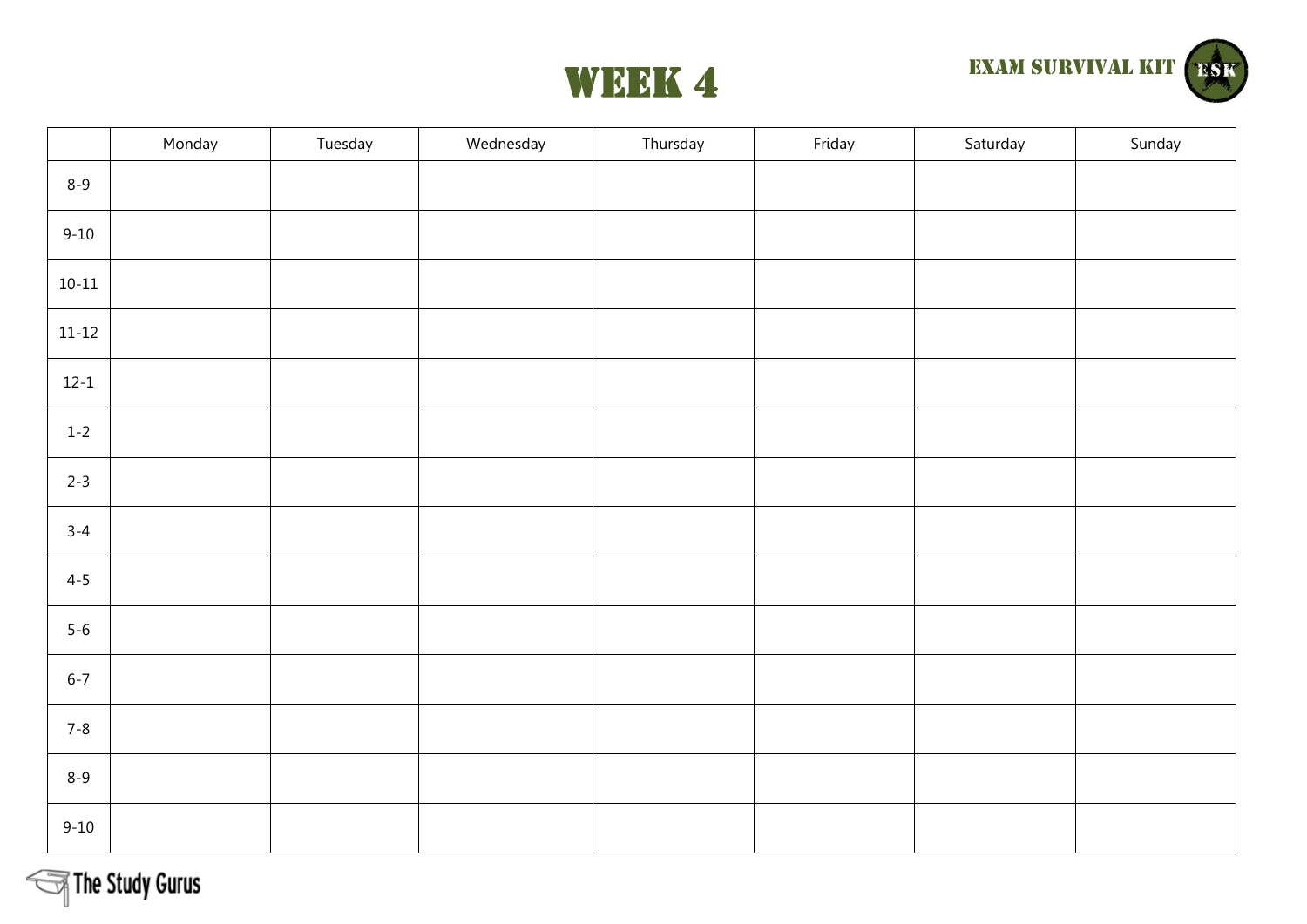



|           | Monday | Tuesday | Wednesday | Thursday | Friday | Saturday | Sunday |
|-----------|--------|---------|-----------|----------|--------|----------|--------|
| $8 - 9$   |        |         |           |          |        |          |        |
| $9 - 10$  |        |         |           |          |        |          |        |
| $10 - 11$ |        |         |           |          |        |          |        |
| $11 - 12$ |        |         |           |          |        |          |        |
| $12 - 1$  |        |         |           |          |        |          |        |
| $1 - 2$   |        |         |           |          |        |          |        |
| $2 - 3$   |        |         |           |          |        |          |        |
| $3 - 4$   |        |         |           |          |        |          |        |
| $4 - 5$   |        |         |           |          |        |          |        |
| $5-6$     |        |         |           |          |        |          |        |
| $6 - 7$   |        |         |           |          |        |          |        |
| $7 - 8$   |        |         |           |          |        |          |        |
| $8 - 9$   |        |         |           |          |        |          |        |
| $9 - 10$  |        |         |           |          |        |          |        |